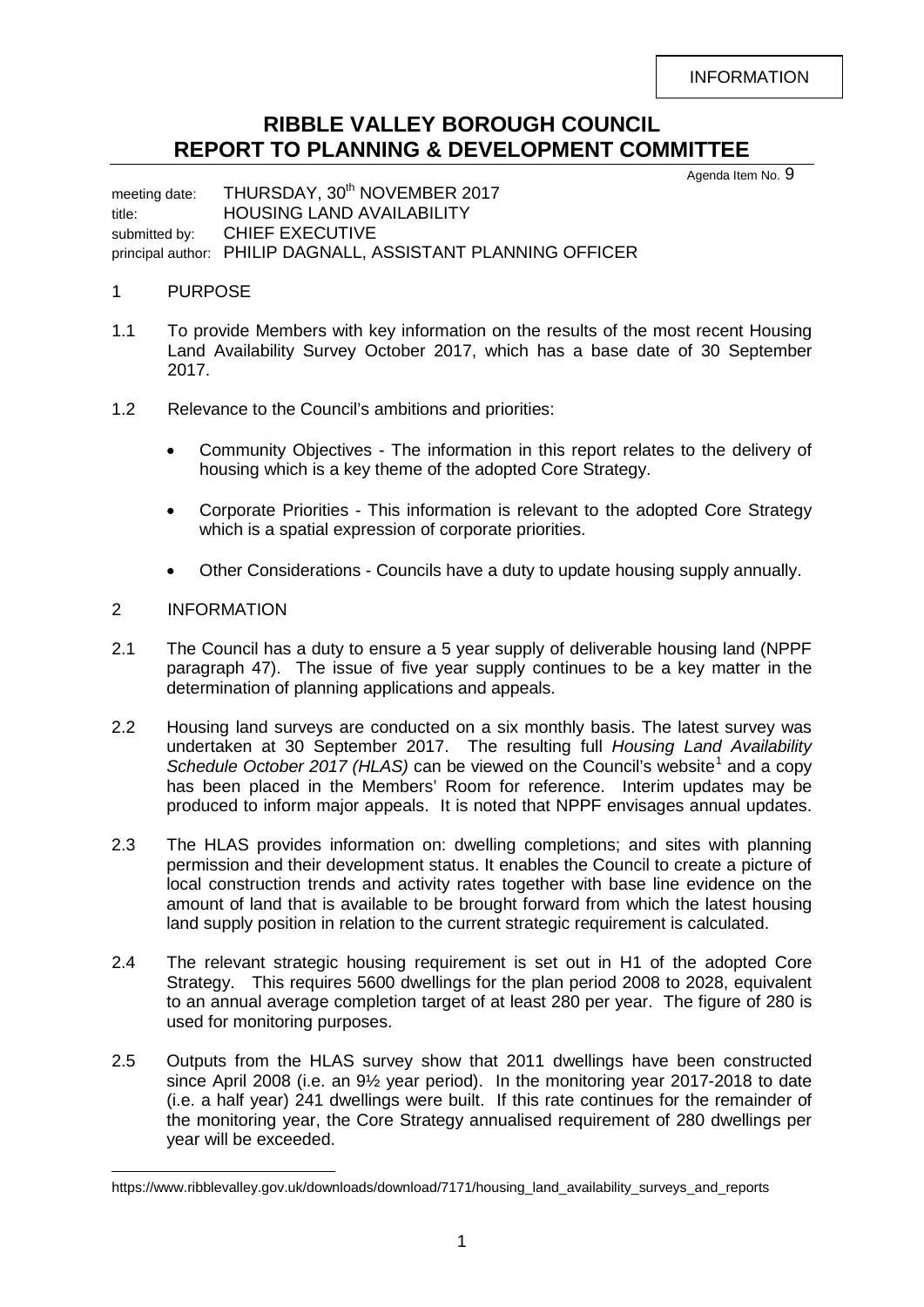2.6 The supply position at 30 September 2017 can be summarised as:

|                                                      | No. dwellings |
|------------------------------------------------------|---------------|
| Units with full planning permission – not started    | 441           |
| Units with outline planning permission – not started | 1294          |
| Sites commenced, units remaining but not started     | 1025          |
| Units under construction                             | 354           |
| Conversions - not started                            | 72            |
| Conversions – under construction                     | 91            |
| Affordable Housing Sites (not started)               | 679           |
| TOTAL                                                | 3956          |

(note: planning permissions granted since  $30<sup>th</sup>$  September 2017 are not included)

- 2.7 In addition, at 30 September 2017, 23 dwellings were the subject of planning applications awaiting the completion of Section 106 Agreements. They are not included in the table above as the sites do not yet have planning permission. However given that development of these sites has been agreed in principle they are generally included in the supply. The Council has put in place measures to monitor progress on the completion of S106 Agreements and their inclusion in the supply is regularly reviewed.
- 2.8 Sites with planning permission are normally considered deliverable in terms of the NPPF and therefore are included in the five year supply. Adjustments are made to the calculation of the five year supply relating to: sites which are not considered deliverable in the five year period; the contribution specific large sites may make in the five year period as these sites are built out in several phases; and the sites which have commenced but where there is no current activity. Details of these are set out in the HLAS. Such sites are kept under review in successive surveys. A 10% allowance for slippage is also included in relation to sites which have not started.
- 2.9 The calculation of five year supply also includes a windfall allowance based on definitions and advice in NPPF, as endorsed by Planning and Development Committee on 12 February 2015 (Minute 600).
- 2.10 The HLAS sets out the five year supply position using an annualised requirement of 280 dwellings. The summary at Appendix 1 shows a five year requirement for 2152 dwellings (equivalent to 430 per year). The identified five year supply is 2535 dwellings. On this basis the Council can demonstrate a 5.9 year supply. Full details are included in the HLAS. It should be noted that this represents a position a specific point in time; the situation changes constantly as permissions are implemented, new permissions are granted and schemes amended.

### 3 CONCLUSION

3.1 The Council will continue to monitor the housing land situation. The next survey is scheduled to take place at the end of March 2018.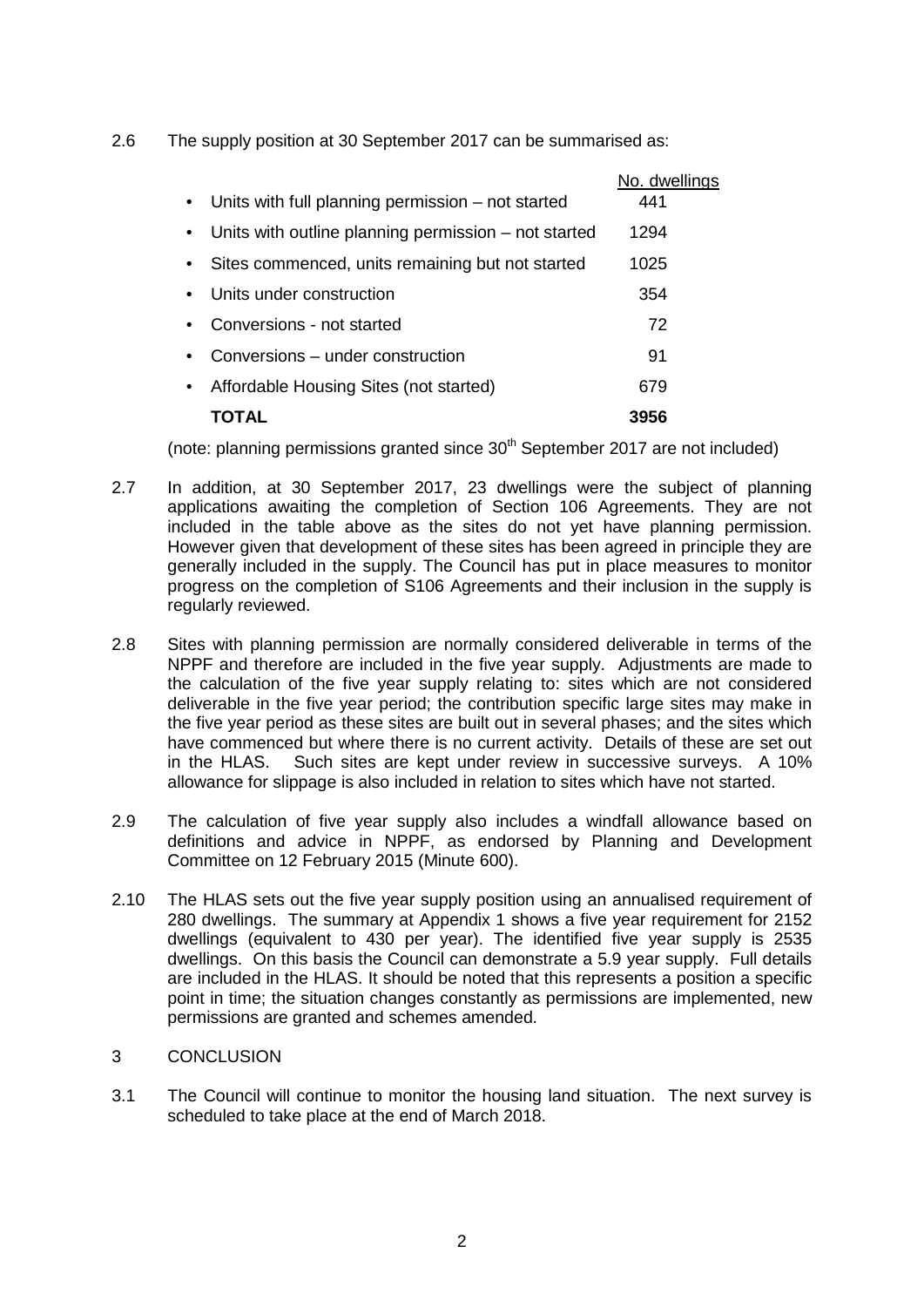#### PHILIP DAGNALL<br>ASSISTANT PLANNING OFFICER<br>CHIEF EXECUTIVE ASSISTANT PLANNING OFFICER

# BACKGROUND PAPERS

Housing Land Availability Schedule September 2017 (available on the Council's website) NPPF

For further information please ask for Philip Dagnall, extension 4570.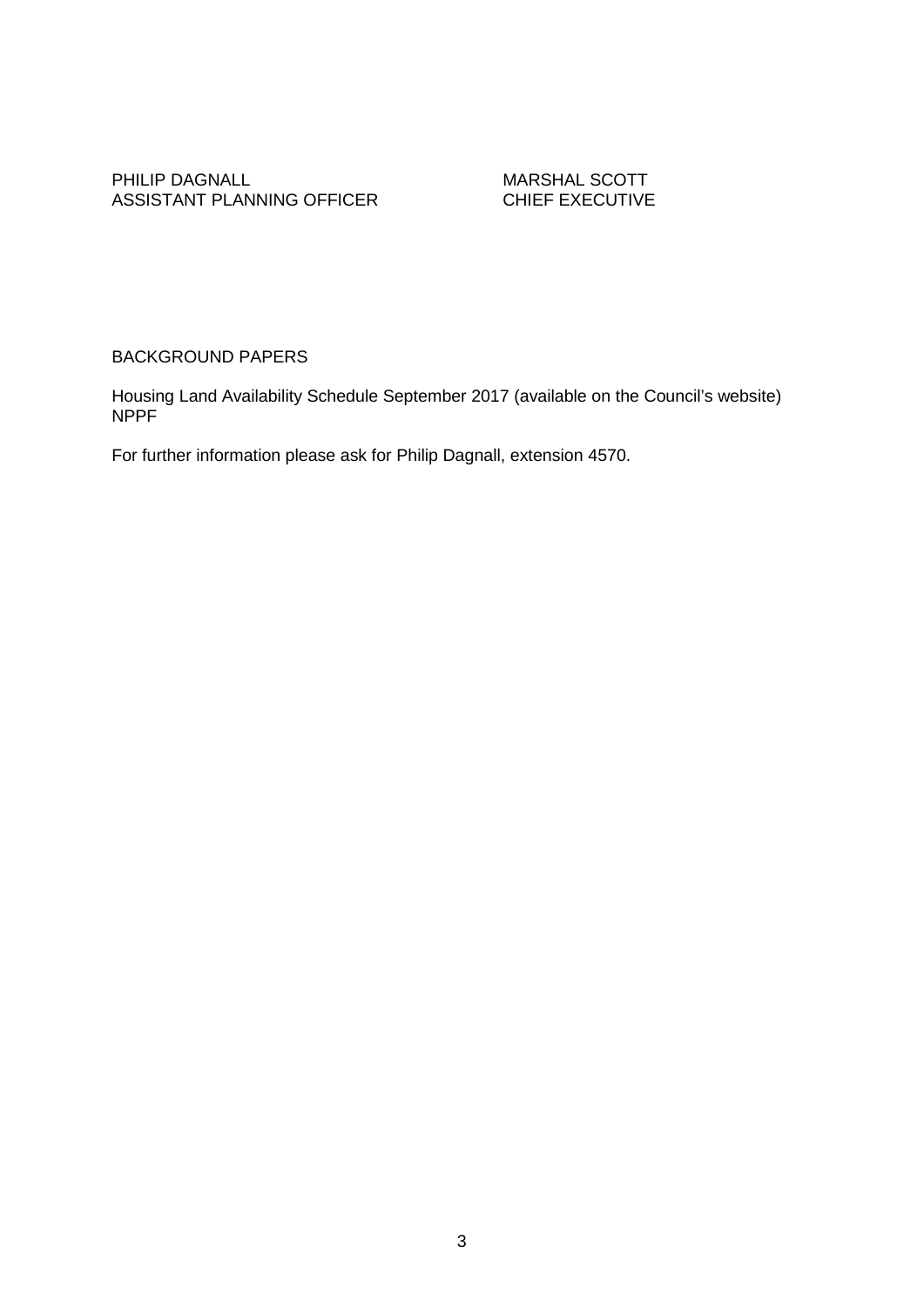### **Summary of Housing Land Position at 30 September 2017**

For full details, see Housing Land Availability Schedule October 2017

#### **Annualised requirement**

The Core Strategy was adopted on 16<sup>th</sup> December 2014. Policy H1 sets an overall requirement of 5600 dwellings for the plan period 2008 – 2028 which equates to 280 dwellings per year. 2011 dwellings have been completed in the plan period to date; a nine and half year period. This gives rise to a shortfall of 649 ([9½×280]-2011). A 5% buffer is applied in accordance with NPPF (para. 47). The five year requirement is as follows:

| A  | Planned provision 2008 - 2028    | 5600 |
|----|----------------------------------|------|
| B  | Annual equivalent                | 280  |
| C  | Five year requirement (Bx5)      | 1400 |
| D  | Shortfall to date                | 649  |
| Е  | Plus buffer (5%)                 | 103  |
| -F | Total 5 year requirement (C+D+E) | 2152 |
| G  | Annualised requirement (F÷5)     | 430  |

#### **Identified supply at 30 September 2017**

| SITES NOT STARTED                                                 | No. units |   |
|-------------------------------------------------------------------|-----------|---|
| Sites subject to Section 106 Agreements                           | 23        |   |
| Sites with planning permission:                                   |           |   |
| full permission (market units only)                               | 441       |   |
| outline permission (market units only)                            | 1294      |   |
| Conversions not started (market units only)                       | 72        |   |
| <b>Affordable Units</b>                                           | 679       |   |
| Sub total:                                                        | 2509      |   |
| Less dwellings on sites not deliverable                           | $-0$      |   |
| Less dwellings on large sites deliverable beyond 5 year<br>period | $-1162$   |   |
| Sub total:                                                        | 1347      |   |
| Less 10% slippage                                                 | $-135$    |   |
| total:                                                            | 1212      | A |
| SITES UNDER CONSTRUCTION                                          | No. units |   |
| Dwellings not started                                             | 1025      |   |
| Dwellings under construction                                      | 354       |   |
| Conversions                                                       | 91        |   |
| Sub total                                                         | 1470      |   |
| Less sites not currently active                                   | $-28$     |   |
| Less dwellings on large sites deliverable beyond 5 year<br>period | $-284$    |   |
| Sub total                                                         | 1158      | В |
| ADDITIONAL CONTRIBUTIONS                                          | No. units |   |
| Sites allocated in Reg 19 HED DPD to meet residual requirements   | 50        | C |
| Plus windfall allowance                                           | 115       | D |
| TOTAL SUPPLY (A+B+C+D)                                            | 2535      |   |